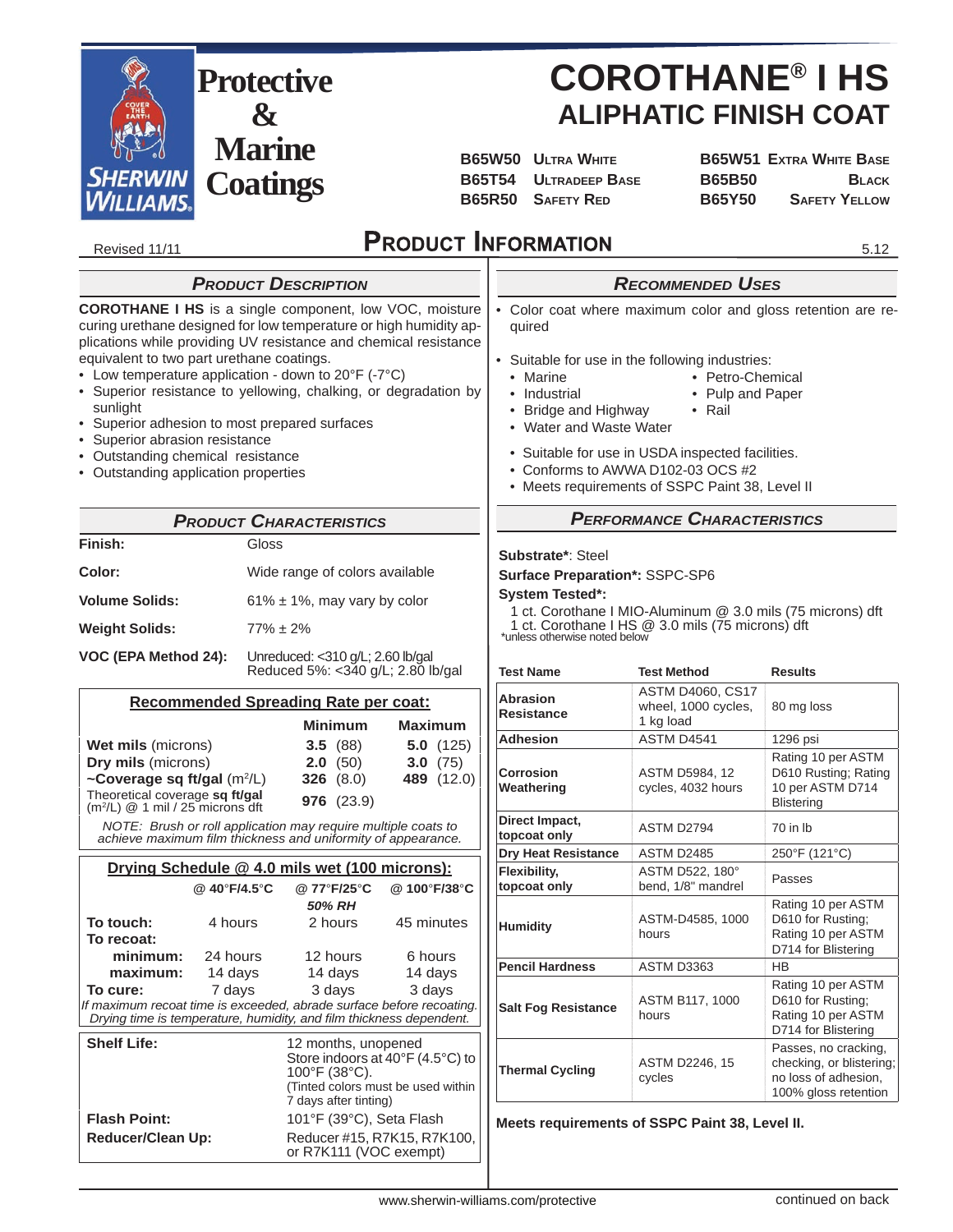

# **COROTHANE® I HS ALIPHATIC FINISH COAT**

**B65W50 ULTRA WHITE B65W51 EXTRA WHITE BASE**

B65T54 ULTRADEEP BASE B65B50 BLACK **B65R50 SAFETY RED B65Y50 SAFETY YELLOW** 

# **PRODUCT INFORMATION**

 $5.12$ 

|                                                                                                                                                                                                                                                                     | <b>RECOMMENDED SYSTEMS</b>                                                                                |             |                          |                                                            | <b>SURFACE PREPARATION</b>                                                                                                                                                                                                                                                                                                             |
|---------------------------------------------------------------------------------------------------------------------------------------------------------------------------------------------------------------------------------------------------------------------|-----------------------------------------------------------------------------------------------------------|-------------|--------------------------|------------------------------------------------------------|----------------------------------------------------------------------------------------------------------------------------------------------------------------------------------------------------------------------------------------------------------------------------------------------------------------------------------------|
|                                                                                                                                                                                                                                                                     |                                                                                                           |             | Dry Film Thickness / ct. |                                                            |                                                                                                                                                                                                                                                                                                                                        |
|                                                                                                                                                                                                                                                                     |                                                                                                           | <b>Mils</b> | (Microns)                |                                                            | Surface must be clean, dry, and in sound condition. Remove all                                                                                                                                                                                                                                                                         |
| Steel:<br>1 <sub>ct.</sub>                                                                                                                                                                                                                                          | Corothane   MIO-Aluminum                                                                                  | $2.0 - 3.0$ | $(50-75)$                |                                                            | oil, dust, grease, dirt, loose rust, and other foreign material to                                                                                                                                                                                                                                                                     |
| 1 ct.                                                                                                                                                                                                                                                               | Corothane I Ironox B                                                                                      | $3.0 - 5.0$ | $(75-125)$               | ensure adequate adhesion.                                  |                                                                                                                                                                                                                                                                                                                                        |
| 1 ct.                                                                                                                                                                                                                                                               | Corothane I HS                                                                                            | $2.0 - 3.0$ | $(50-75)$                |                                                            | Refer to product Application Bulletin for detailed surface prepara-                                                                                                                                                                                                                                                                    |
|                                                                                                                                                                                                                                                                     |                                                                                                           |             |                          | tion information.                                          |                                                                                                                                                                                                                                                                                                                                        |
| Steel:                                                                                                                                                                                                                                                              |                                                                                                           |             |                          |                                                            |                                                                                                                                                                                                                                                                                                                                        |
| 1 ct.                                                                                                                                                                                                                                                               | Corothane   MIO-Aluminum<br>1-2 cts. Corothane I HS                                                       | $2.0 - 3.0$ | $(50-75)$                | Minimum recommended surface preparation:<br>*Iron & Steel: | SSPC-SP6/NACE 3                                                                                                                                                                                                                                                                                                                        |
|                                                                                                                                                                                                                                                                     |                                                                                                           | $2.0 - 3.0$ | $(50-75)$                | *Concrete & Masonry:                                       | SSPC-SP13/NACE 6, or ICRI                                                                                                                                                                                                                                                                                                              |
| Steel:                                                                                                                                                                                                                                                              |                                                                                                           |             |                          |                                                            | No. 310.2, CSP 1-3                                                                                                                                                                                                                                                                                                                     |
| 1 ct.                                                                                                                                                                                                                                                               | Corothane I GalvaPac Zinc Primer                                                                          | $3.0 - 4.0$ | $(75-100)$               | *Previously Painted                                        | SSPC-SP2 or SP3                                                                                                                                                                                                                                                                                                                        |
| 1 ct.                                                                                                                                                                                                                                                               | Corothane I Ironox B                                                                                      | $3.0 - 5.0$ | $(75-125)$               | *Primer required                                           |                                                                                                                                                                                                                                                                                                                                        |
| 1 ct.                                                                                                                                                                                                                                                               | Corothane I HS                                                                                            | $2.0 - 3.0$ | $(50-75)$                | <b>Condition of</b>                                        | <b>Surface Preparation Standards</b><br>ISO 8501-1<br>Swedish Std.                                                                                                                                                                                                                                                                     |
|                                                                                                                                                                                                                                                                     |                                                                                                           |             |                          | Surface<br>White Metal                                     | <b>SIS055900</b><br><b>SSPC NACE</b><br>BS7079:A1<br>Sa 3                                                                                                                                                                                                                                                                              |
| Steel:<br>1 ct.                                                                                                                                                                                                                                                     | Corothane I PrePrime                                                                                      | $1.0 - 1.5$ | $(25-40)$                | Near White Metal<br>Commercial Blast<br>Brush-Off Blast    | SP 5<br>SP 10<br>SP 6<br>SP 7<br>$\frac{5a}{3a}$<br>$\frac{3}{2}$<br>$\frac{2}{3a}$<br>$\frac{1}{2}$<br>$\frac{1}{2}$<br>4<br>Sa 2.5                                                                                                                                                                                                   |
| 1 ct.                                                                                                                                                                                                                                                               | Corothane I MIO-Aluminum                                                                                  | $2.0 - 3.0$ | $(50-75)$                |                                                            | Sa 2<br>Sa 1                                                                                                                                                                                                                                                                                                                           |
| 1 ct.                                                                                                                                                                                                                                                               | Corothane I Ironox B                                                                                      | $3.0 - 5.0$ | $(75-125)$               | Rusted<br>Pitted & Rusted<br>Hand Tool Cleaning            | SP 2<br>SP 2<br>SP 3<br>SP 3<br>$\overline{C}_{St}$ $\overline{S}_{t}$ $\overline{S}_{t}$ $\overline{S}_{t}$<br>$\overline{C}_{S}$ st 2<br>D $\overline{S}_{S}$ t 3                                                                                                                                                                    |
| 1 <sub>ct.</sub>                                                                                                                                                                                                                                                    | Corothane I HS                                                                                            | $2.0 - 3.0$ | $(50-75)$                | Rusted<br>Pitted & Rusted<br>Power Tool Cleaning           | D<br>$S+3$<br>$D$ $St$ 3                                                                                                                                                                                                                                                                                                               |
|                                                                                                                                                                                                                                                                     |                                                                                                           |             |                          |                                                            |                                                                                                                                                                                                                                                                                                                                        |
|                                                                                                                                                                                                                                                                     | <b>Steel (Epoxy Primer):</b>                                                                              |             |                          |                                                            | <b>TINTING</b>                                                                                                                                                                                                                                                                                                                         |
| 1 <sub>ct.</sub>                                                                                                                                                                                                                                                    | Dura-Plate 235                                                                                            | $4.0 - 8.0$ | $(100-200)$              |                                                            | Tint B65W51 and B65T54 only with Maxitoner colorants, 100% tint                                                                                                                                                                                                                                                                        |
|                                                                                                                                                                                                                                                                     | 1-2 cts. Corothane I HS Coat                                                                              | $2.0 - 3.0$ | $(50-75)$                | strength. Must be used within 7 days after tinting.        |                                                                                                                                                                                                                                                                                                                                        |
|                                                                                                                                                                                                                                                                     | Concrete, smooth:                                                                                         |             |                          |                                                            |                                                                                                                                                                                                                                                                                                                                        |
| 1 ct.                                                                                                                                                                                                                                                               | Corothane I PrePrime                                                                                      | $1.0 - 1.5$ | $(25-40)$                |                                                            | <b>APPLICATION CONDITIONS</b>                                                                                                                                                                                                                                                                                                          |
| 1 <sub>ct.</sub>                                                                                                                                                                                                                                                    | Corothane I HS                                                                                            | $2.0 - 3.0$ | $(50-75)$                | Temperature:                                               |                                                                                                                                                                                                                                                                                                                                        |
|                                                                                                                                                                                                                                                                     |                                                                                                           |             |                          | air and surface:                                           | 20°F (-7°C) minimum, 100°F (38°C)                                                                                                                                                                                                                                                                                                      |
|                                                                                                                                                                                                                                                                     | Concrete, rough:                                                                                          |             |                          | material:                                                  | maximum<br>45°F (7°C) minimum                                                                                                                                                                                                                                                                                                          |
| 1 ct.                                                                                                                                                                                                                                                               | On deeply profiled or damaged concrete floor:<br>Kem Cati-Coat HS Epoxy Filler/Sealer 10.0-20.0 (250-500) |             |                          |                                                            | Do not apply over surface ice                                                                                                                                                                                                                                                                                                          |
|                                                                                                                                                                                                                                                                     | as required to fill voids and provide a continuous substrate.                                             |             |                          |                                                            |                                                                                                                                                                                                                                                                                                                                        |
| 1 ct.                                                                                                                                                                                                                                                               | Corothane I HS                                                                                            | $2.0 - 3.0$ | $(50-75)$                | Relative humidity:                                         | 30% minimum, 99% maximum                                                                                                                                                                                                                                                                                                               |
|                                                                                                                                                                                                                                                                     |                                                                                                           |             |                          |                                                            | Refer to product Application Bulletin for detailed application infor-                                                                                                                                                                                                                                                                  |
|                                                                                                                                                                                                                                                                     | <b>Previously Painted Surfaces:</b>                                                                       |             |                          | mation.                                                    |                                                                                                                                                                                                                                                                                                                                        |
|                                                                                                                                                                                                                                                                     | Spot prime bare steel with 1 coat of Corothane I GalvaPac Zinc Primer                                     |             |                          |                                                            | <b>ORDERING INFORMATION</b>                                                                                                                                                                                                                                                                                                            |
| 1 ct.                                                                                                                                                                                                                                                               | Corothane I HS                                                                                            | $2.0 - 3.0$ | $(50-75)$                |                                                            |                                                                                                                                                                                                                                                                                                                                        |
| or<br>1 <sub>ct.</sub>                                                                                                                                                                                                                                              | Corothane I Ironox B                                                                                      | $3.0 - 5.0$ | $(75-125)$               | Packaging:                                                 | 1 gallon (3.78L) and 5 gallon (18.9L)                                                                                                                                                                                                                                                                                                  |
| 1 <sub>ct.</sub>                                                                                                                                                                                                                                                    | Corothane I HS                                                                                            | $2.0 - 3.0$ | $(50-75)$                |                                                            | containers                                                                                                                                                                                                                                                                                                                             |
|                                                                                                                                                                                                                                                                     | (Check compatibility)                                                                                     |             |                          | Weight:                                                    | 11.79 $\pm$ 0.2 lb/gal; 1.4 Kg/L                                                                                                                                                                                                                                                                                                       |
|                                                                                                                                                                                                                                                                     |                                                                                                           |             |                          |                                                            | may vary by color                                                                                                                                                                                                                                                                                                                      |
|                                                                                                                                                                                                                                                                     |                                                                                                           |             |                          |                                                            | <b>SAFETY PRECAUTIONS</b>                                                                                                                                                                                                                                                                                                              |
|                                                                                                                                                                                                                                                                     |                                                                                                           |             |                          | Refer to the MSDS sheet before use.                        |                                                                                                                                                                                                                                                                                                                                        |
|                                                                                                                                                                                                                                                                     |                                                                                                           |             |                          |                                                            | Published technical data and instructions are subject to change without notice.                                                                                                                                                                                                                                                        |
|                                                                                                                                                                                                                                                                     | The systems listed above are representative of the product's use,                                         |             |                          |                                                            | Contact your Sherwin-Williams representative for additional technical data and                                                                                                                                                                                                                                                         |
|                                                                                                                                                                                                                                                                     | other systems may be appropriate.                                                                         |             |                          | instructions.                                              |                                                                                                                                                                                                                                                                                                                                        |
|                                                                                                                                                                                                                                                                     |                                                                                                           |             |                          |                                                            | <b>WARRANTY</b>                                                                                                                                                                                                                                                                                                                        |
|                                                                                                                                                                                                                                                                     |                                                                                                           |             |                          |                                                            | The Sherwin-Williams Company warrants our products to be free of manufactur-                                                                                                                                                                                                                                                           |
| <b>DISCLAIMER</b><br>The information and recommendations set forth in this Product Data Sheet are<br>based upon tests conducted by or on behalf of The Sherwin-Williams Company.<br>Such information and recommendations set forth herein are subject to change and |                                                                                                           |             |                          |                                                            | ing defects in accord with applicable Sherwin-Williams quality control procedures.<br>Liability for products proven defective, if any, is limited to replacement of the defec-<br>tive product or the refund of the purchase price paid for the defective product as<br>determined by Sherwin-Williams. NO OTHER WARRANTY OR GUARANTEE |

Williams representative to obtain the most recent Product Data Information and

Application Bulletin.

STATUTORY, BY OPERATION OF LAW OR OTHERWISE, INCLUDING MER-

CHANTABILITY AND FITNESS FOR A PARTICULAR PURPOSE.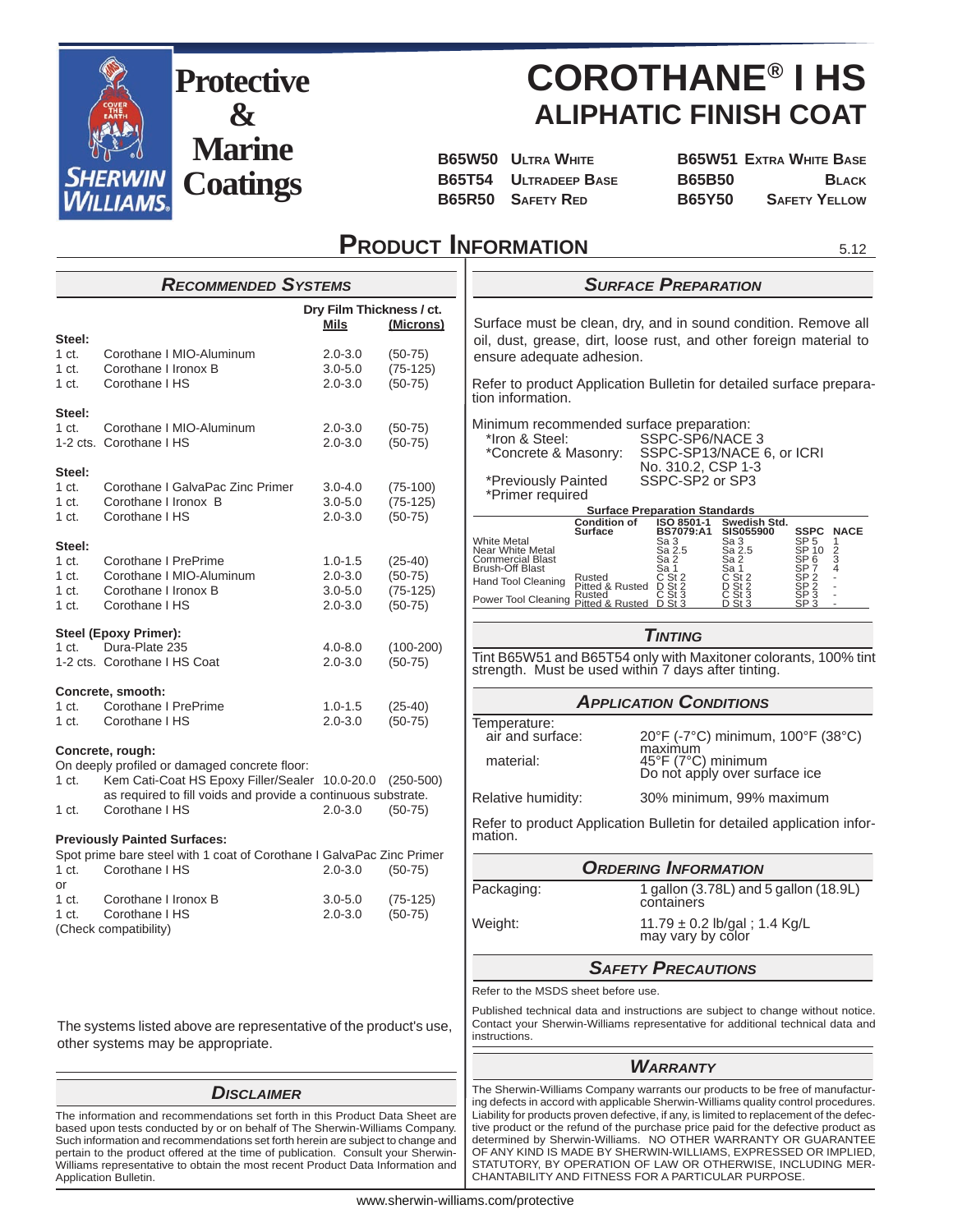

# **COROTHANE® I HS ALIPHATIC FINISH COAT**

**B65W50 ULTRA WHITE B65W51 EXTRA WHITE BASE B65T54 ULTRADEEP BASE B65B50 BLACK B65R50 SAFETY RED B65Y50 SAFETY YELLOW** 

5.12

Revised 11/11

# **APPLICATION BULLETIN**

# *SURFACE PREPARATIONS*

Surface must be clean, dry, and in sound condition. Remove all oil, dust, grease, dirt, loose rust, and other foreign material to ensure adequate adhesion.

## **Iron & Steel**

Remove all oil and grease from surface by Solvent Cleaning per SSPC-SP1. Minimum surface preparation is Commercial Blast Cleaning per SSPC-SP6/NACE 3. For better performance, use Near White Metal Blast Cleaning per SSPC-SP10/ NACE 2. Blast clean all surfaces using a sharp, angular abrasive for optimum surface profile (2 mils / 50 microns). Prime any bare steel the same day as it is cleaned.

#### **Concrete and Masonry**

For surface preparation, refer to SSPC-SP13/NACE 6, or ICRI No. 310.2, CSP 1-3. Surfaces should be thoroughly clean and dry. Concrete and mortar must be cured at least 28 days @ 75°F (24°C). Remove all loose mortar and foreign material. Surface must be free of laitance, concrete dust, dirt, form release agents, moisture curing membranes, loose cement and hardeners. Fill bug holes, air pockets and other voids with Steel-Seam FT910. Primer required.

## **Follow the standard methods listed below when applicable:**

ASTM D4258 Standard Practice for Cleaning Concrete.

ASTM D4259 Standard Practice for Abrading Concrete.

ASTM D4260 Standard Practice for Etching Concrete.

ASTM F1869 Standard Test Method for Measuring Moisture Vapor Emission Rate of Concrete.

SSPC-SP 13/Nace 6 Surface Preparation of Concrete.

ICRI No. 310.2 Concrete Surface Preparation.

## **Previously Painted Surfaces**

If in sound condition, clean the surface of all foreign material. Smooth, hard or glossy coatings and surfaces should be dulled by abrading the surface. Apply a test area, allowing paint to dry one week before testing adhesion. If adhesion is poor, or if this product attacks the previous finish, removal of the previous coating may be necessary. If paint is peeling or badly weathered, clean surface to sound substrate and treat as a new surface as above.

| <b>Surface Preparation Standards</b>                       |                                  |                                |                                  |                                            |             |
|------------------------------------------------------------|----------------------------------|--------------------------------|----------------------------------|--------------------------------------------|-------------|
|                                                            | <b>Condition of</b><br>Surface   | ISO 8501-1<br><b>BS7079:A1</b> | Swedish Std.<br><b>SIS055900</b> | <b>SSPC</b>                                | <b>NACE</b> |
| White Metal<br>Near White Metal<br><b>Commercial Blast</b> |                                  | Sa 3<br>Sa 2.5<br>Sa 2         | Sa 3<br>Sa 2.5<br>Sa 2           | SP 5<br>SP 10<br>SP 6                      | 2<br>3      |
| Brush-Off Blast<br><b>Hand Tool Cleaning</b>               | Rusted<br>Pitted & Rusted        | Sa 1<br>$C$ St 2<br>$D$ St 2   | Sa 1<br>$C$ St $2$<br>$D$ St 2   | SP :<br>SP <sub>2</sub><br>SP <sub>2</sub> |             |
| Power Tool Cleaning                                        | Rusted<br>Pitted & Rusted D St 3 | $C$ St 3                       | $C$ St 3<br>D St 3               | SP <sub>3</sub><br>SP <sub>3</sub>         | ۰           |

# *APPLICATION CONDITIONS*

Temperature:<br>air and surface:

 $20^{\circ}$ F (-7°C) minimum, 100°F (38°C) maximum<br>15°F (7°C) میں این میں این میں 45°F (7°C) minimum Do not apply over surface ice

Relative humidity: 30% minimum, 99% maximum

# *APPLICATION EQUIPMENT*

The following is a guide. Changes in pressures and tip sizes may be needed for proper spray characteristics. Always purge spray equipment before use with listed reducer. Any reduction must be compliant with existing VOC regulations and compatible with the existing environmental and application conditions.

## **Reducer/Clean Up**

| Brush/Roll Reducer #15, R7K15 |  |
|-------------------------------|--|
|                               |  |
| VOC exempt R7K111             |  |

## **Airless Spray**

| Pump30:1                 |  |
|--------------------------|--|
| Pressure 1800 - 2000 psi |  |
|                          |  |
|                          |  |
|                          |  |
|                          |  |
|                          |  |

## **Conventional Spray**

| UnitGraco                     | <b>Binks</b> |
|-------------------------------|--------------|
|                               | 95           |
| Fluid Nozzle 070              | 66/65        |
| Air Nozzle947                 | 66PR         |
| Atomization Pressure60-70 psi | 60-70 psi    |
| Fluid Pressure15-20 psi       | 15-20 psi    |
|                               |              |

## **Brush**

| BrushNatural bristle |
|----------------------|
|                      |

#### **Roller**

| solvent resistant core |
|------------------------|
|                        |

If specific application equipment is not listed above, equivalent equipment may be substituted.